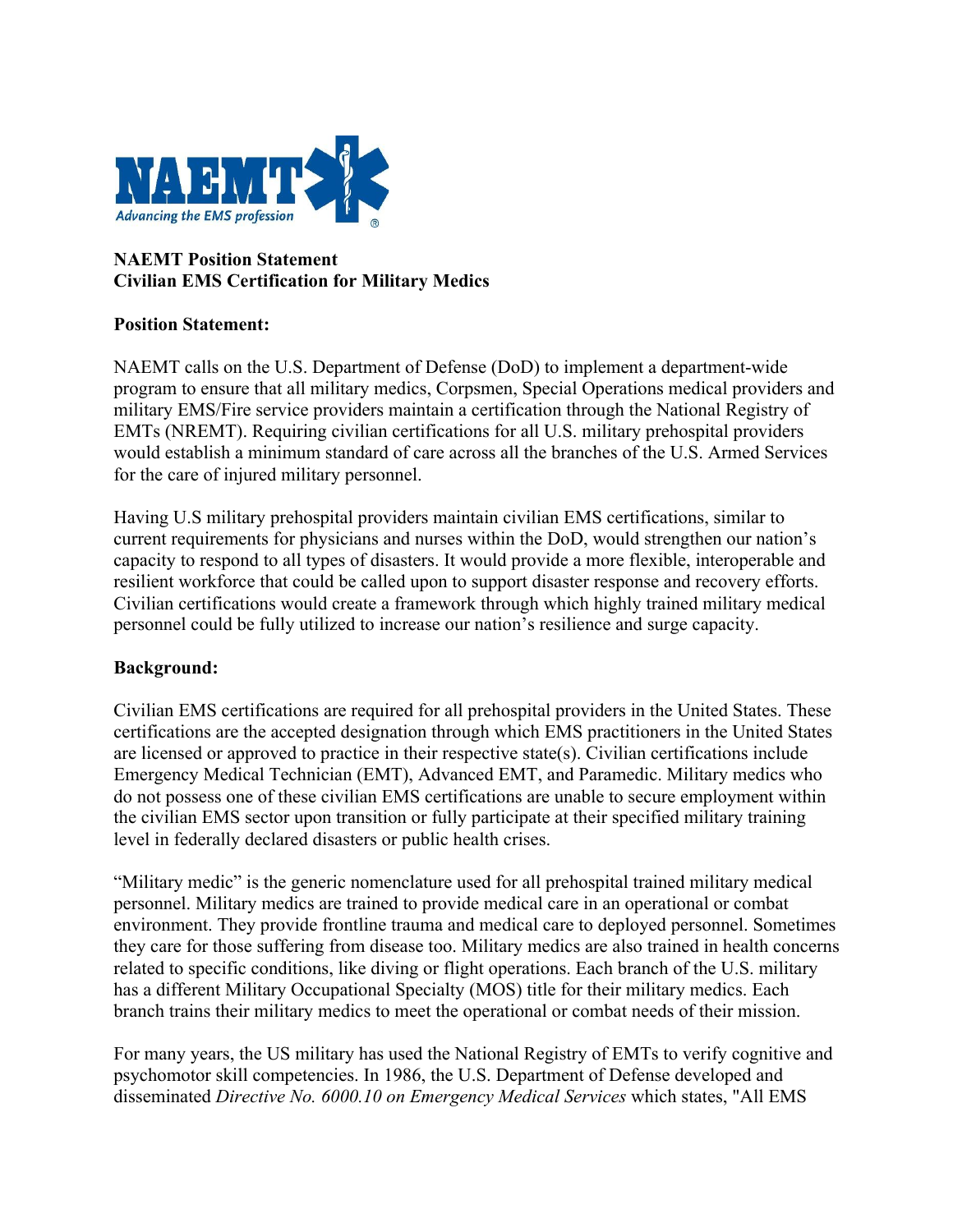health care personnel working in an emergency care area shall have current certification in Basic Life Support. Technicians or hospital corpsmen working in EMS and/or assigned to ambulance duty shall have a minimum of EMT-A certification from the National Registry of EMTs." The US Army has the 68W (Combat Medic) designation and the US Air Force has the 4N0X1 (Aerospace Medical Service Specialist) designation for personnel who achieve NREMT certification at the EMT level as a condition of graduation from their occupational specialties. They must maintain this certification while serving. US Air Force and Navy Fire and Emergency Services personnel also are required to maintain NREMT certification, generally at the EMR or EMT level. The US Army Special Forces Medical Sergeant (18D) are currently graduating as an NREMT Paramedic. Many other special operations medical personnel such as Independent Duty Corpsmen, Special Operations Combat Medics, and Air Force Combat Rescue Medics are required to maintain NREMT Paramedic certification. The U.S. Navy allows Corpsmen to challenge the NREMT certification exam at the EMT level and in some cases at the Advanced EMT level.

Unlike military medics, all branches across the Department of Defense require hospital-based healthcare professionals such as physicians and nurses to hold unrestricted state or territorial licenses in order to practice within the military. The US Army Medical Command in DA PAM 600-4 for the Nurse Corps states the following licensing requirements:

"These officers … hold a current state, District of Columbia, Commonwealth, or Territorial license as a registered nurse and/or an advance practice registered nurse as required by the state issuing the license. These officers must be licensed to practice professional nursing in accordance with National Council of State Boards of Nursing, National Council Licensure Examination – Registered Nurse…".

Similarly, under DA PAM 600-4 for the Medical Corps, it states the following licensing requirements for physicians:

3(4)(B) "MC officers beyond PGY-1 must possess a current unrestricted state license".

Section 1094 of title 10, United States Code, requires independently practicing healthcare professionals in the Military Health System (MHS) to be licensed, unless the requirement is waived due to unusual circumstances. Consistent with this, Department of Defense (DoD) Directive 6025.13 "Clinical Quality Management Program in the Military Health Service System," dated 4 May 2004, paragraph 5.2.2.2. "Healthcare practitioners shall have and maintain a current, valid, and unrestricted license or other authorizing document, in accordance with the issuing authority, before practicing within the defined scope of practice for like specialties."

Neither physicians nor nurses can practice within their respective profession without a state license Yet military medics, first responders and fire/EMS providers responsible for prehospital treatment do not have the same requirement which impedes standardization of baseline training and interoperability of medical care across the branches, and limits their use in the civilian sector in times of federally declared disasters and public crises.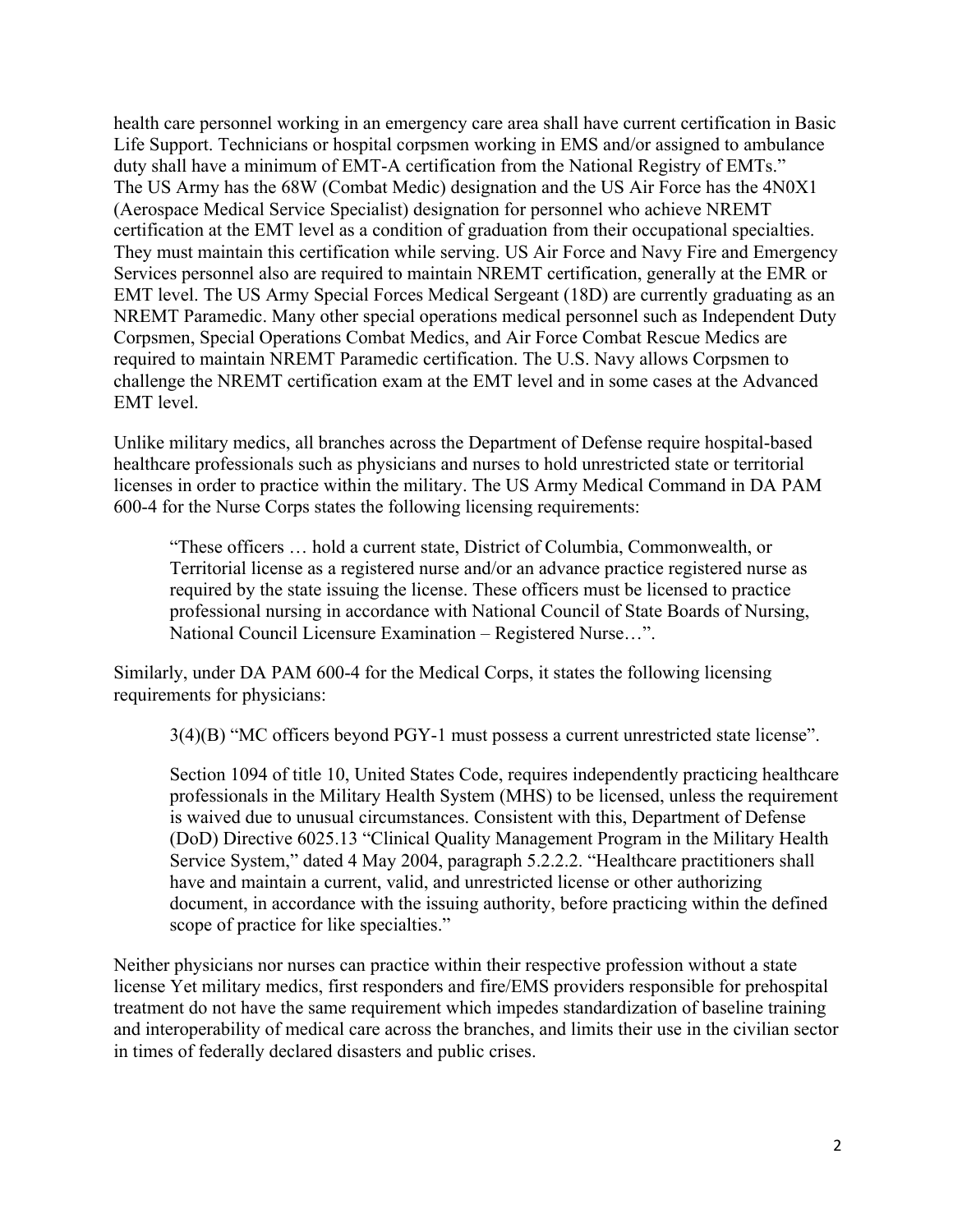Over the last five years, the various Surgeon Generals of the U.S. military have testified before Congress on the importance of military medical readiness, including the training, interoperability and advancement of military medics. In their statements to Congress they have shared the following remarks:

"As a former commander/commanding officer of a medical center, hospital and deployed commander in theater of an expeditionary medical facility, I know the importance and operational effectiveness of having a fully trained and ready medical force capable of sustaining unprecedented battlefield survival. In my previous testimonies, I have articulated the important role that our MTFs have in ensuring that our personnel have the vital skills and clinical competencies to save lives on the battlefield. These military commands are our training and surge platforms where we prepare and then rapidly surge medical forces when needed. They provide peacetime health care as one of several ways to preserve clinical skills, but that is not their primary purpose. They are readiness and force projection platforms. Combined and integrated within Navy Medicine's readiness commands and structure, our personnel gain both clinical competencies and develop required military skills in these commands." -RADM Forrest Faison III, MC, Surgeon General of the Navy

"From the foxhole to the fixed facility—Army Medicine will be ready, reformed, reorganized, responsive, and relevant. My vision will ensure that we sustain mutual trusted relationships within the Army, the Joint Force, and the Nation. When a Soldier calls for a medic, Army Medicine will be ready and responsive with expertly trained Soldiers capable of healing injuries to the body. Medical units should be adequately manned and equipped with the best equipment and technology. It is not about fighting the last war. We must have the People, cutting-edge tools, medical concepts, doctrine, capabilities, and the training for the next conflict." - Lieutenant General R. Scott Dingle, The Surgeon General, United States Army

"Even as we realign our medical support to the Air Force of the future, the Air Force Medical Service must recommit to training, nurturing and supporting our own medical personnel. One of the primary objectives in the new Air Force Medical Service strategy map is strengthening our Joint Warrior Medical Teams. The move towards an integrated Military Health System mirrors the Joint nature of most line deployments. It is increasingly more common for Airmen to serve side-by-side with Soldiers, Sailors, Marines, Coast Guardsmen, National Guard and Reserve members outside deployments. We need to do a better job of preparing medical Airmen for these Joint environments. We also need to create career and professional opportunities that reflect that new normal and contribute to the recruiting and retention of qualified, valuable military medical personnel." – Lieutenant General Dorothy A. Hogg, Surgeon General, U.S. Air Force

The Defense Health Agency has recently launched a five-year campaign plan on improving the medical readiness of U.S. military personnel. The global workforce of the Defense Health Agency is committed to medical excellence, health care improvement and ensuring military personnel are ready to perform combat operations and humanitarian missions at home and abroad. Air Force Brig. Gen. Anita Fligge, DHA's director of Operations, Strategy and Education, reported that the campaign plan improves the system of care and force readiness.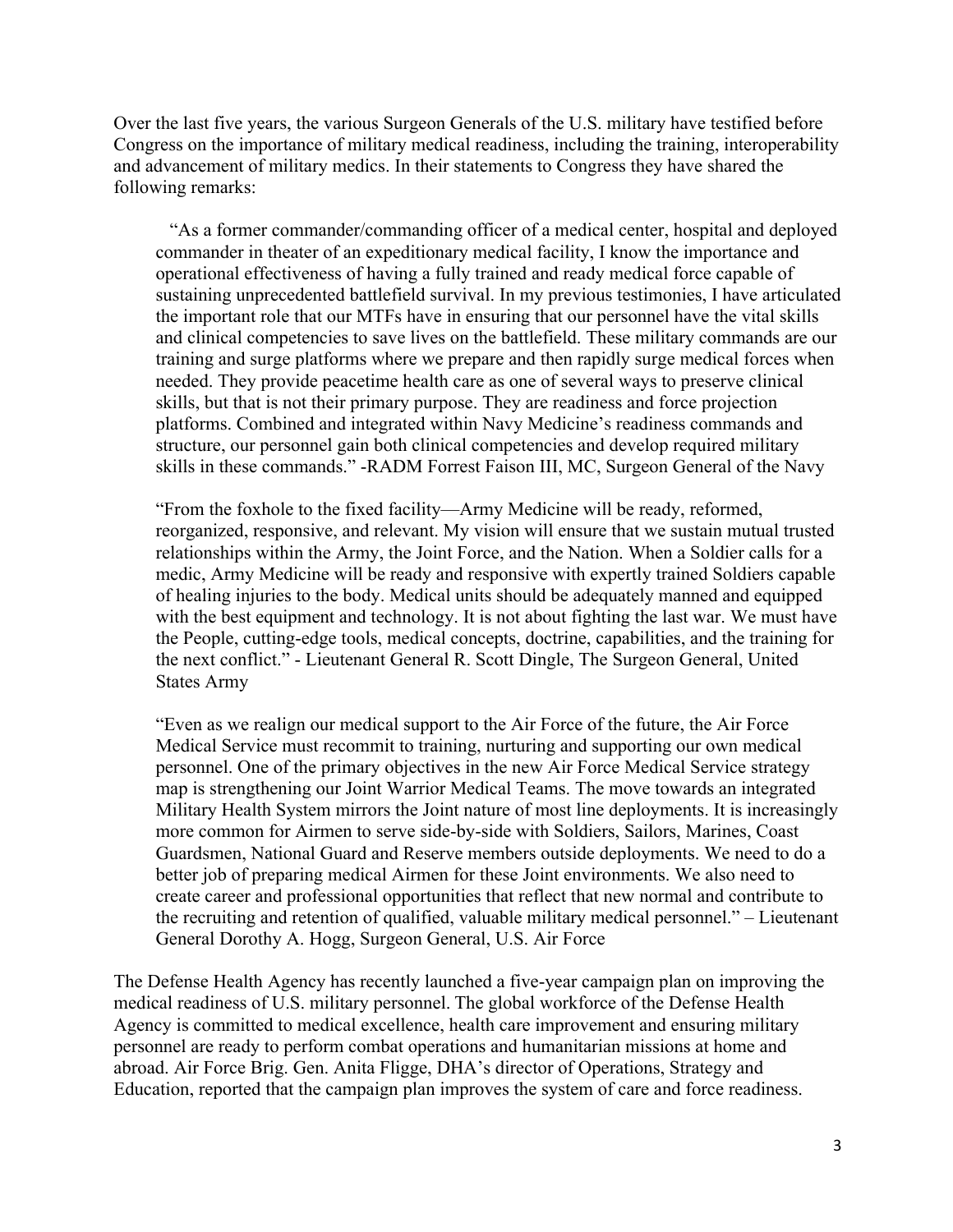"As we transition from 20 years of deployments, we must sustain our critical wartime skills through strategic partnerships within the federal government in addition to civilian universities and hospitals," said Fligge. "The work being done is crucial and is not limited to providers, but encompasses nurses, medics, and corpsmen."

Civilian certifications for military medics not only benefit civilian interoperability within federally declared civilian disasters and public health crises, but also supports the US military in retaining accomplished military medics by providing a career progression within prehospital military medicine and standardizes baseline training across all branches. In addition, honorably separating military medics would gain the benefit of immediate transition into the civilian workforce when the U.S. military accepts and adopts civilian EMS certification in its entirety.

*Adopted February 11, 2022*

## **References**

Defense Health Programs, 115<sup>th</sup> Congress. 2017. Statement of Vice Admiral C. Forrest Faison III, MD, USN Surgeon General of the Navy Before the Subcommittee on Defense of the Senate Committee on Appropriations. https://www.appropriations.senate.gov/imo/media/doc/030916%20- %20Vice%20Admiral%20Faison%20-%20DHP%20-%20Testimony.pdf

Defense Health Programs, 117<sup>th</sup> Congress. 2021. Statement by Lieutenant General R. Scott Dingle, The Surgeon General, United States Army Before the Senate Committee on Appropriations, Subcommittee on Defense. https://www.appropriations.senate.gov/hearings/defense-health-program

Department of Defense. *Medical Quality Assurance (MQA) in the Military Health System (MHS)*, Number 6025.13*.* DODD, 2014. https://biotech.law.lsu.edu/blaw/dodd/corres/pdf/d602513\_050404/d602513p.pdf

Department of Defense, Office of the Under Secretary of Defense for Acquisition and Sustainment. *DOD Fire and Emergency Services Certification Program (F&ESCP),* DOD MANUAL 6055.06. DoDM, 2020. https://www.esd.whs.mil/Portals/54/Documents/DD/issuances/dodm/605506m.pdf?ver= 020-01-27-112115-813

FY2020 Budget Request for the Defense Health Programs, 116<sup>th</sup> Congress, Second Session. 2019. Statement by Lieutenant General Dorothy A. Hogg, Surgeon General, U.S. Air Force Before the Senate Committee on Appropriations Subcommittee on Defense. https://www.appropriations.senate.gov/hearings/review-of-the-fy2020-budget-request-forthe-defense-health-program

Goodman, T. (2022, Jan 26). Campaign plan targets medical readiness, better health. Health.mil. Retrieved on February 8, 2022, from https://health.mil/News/Articles/2022/01/26/Campaign-Plan-Targets-Medical-Readiness